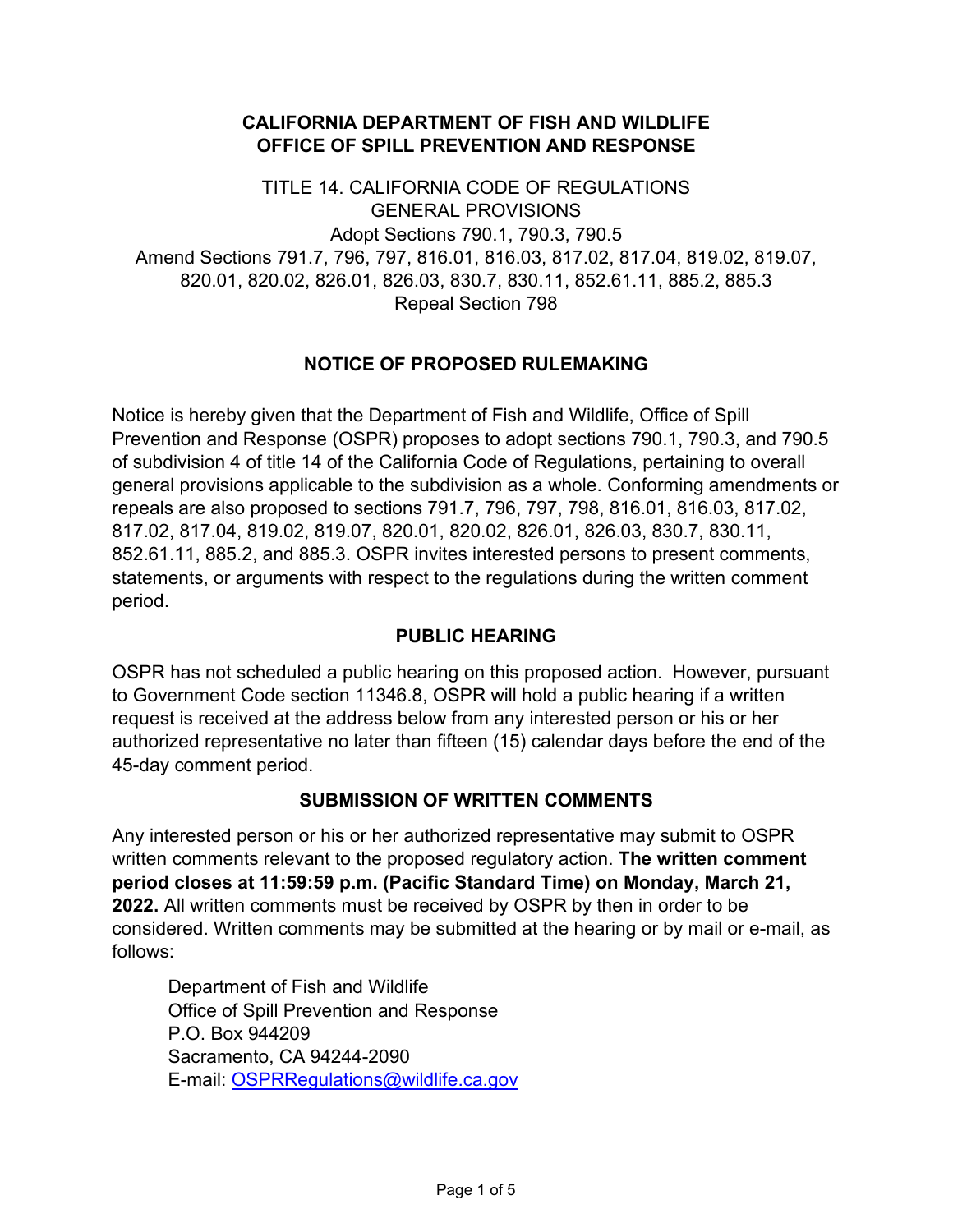# **AUTHORITY AND REFERENCE**

Government Code sections 8670.5.5 and 8670.7.5 grant the Administrator of OSPR the authority to adopt regulations and guidelines for proposed regulations. The proposed regulations implement, interpret and make specific Government Code sections 8670.5.5 and 8670.7.5.

### **INFORMATIVE DIGEST / POLICY STATEMENT OVERVIEW**

Under OSPR's current regulations (title 14, division 1, subdivision 4, of the California Code of Regulations), chapter 1 consists of one section applicable to the entire subdivision – section 790, General Definitions and Abbreviations. This rulemaking proposes to expand the chapter to include provisions currently existing in multiple regulations within the subdivision that are applicable to the whole subdivision. They include the following:

- Guidelines and procedures related to asserting confidentiality on information submitted to OSPR.
- Consolidates provisions allowing requests for reconsideration of a decision issued by the Administrator.
- Severability provision.

### *Anticipated Benefits of the Proposed Action*

Consolidating these various provisions into distinct sections in chapter 1 makes the content easier for all persons to refer to, ensures there are not unintended drafting differences, eliminates redundancy, and reduces the volume of text of this subdivision. Conforming amendments are being made to delete the redundant text and crossreference to these new sections.

#### *Evaluation of Inconsistency or Incompatibility with Existing Regulations*

OSPR has determined that this proposed regulation is neither inconsistent nor incompatible with existing state regulations or statutes.

#### *Document(s) Incorporated by Reference*

No documents are incorporated by reference.

## **DETERMINATIONS REGARDING THE PROPOSED ACTION**

OSPR has made the following determinations, as required by Government Code section 11346.5(a)(5), (6), (7), (9) and State Administrative Manual section 6601:

- *(a) Mandate upon local agencies and school districts:* None
- *(b) Costs or savings to any state agency:* None
- *(c) Costs or savings to any local agency:* None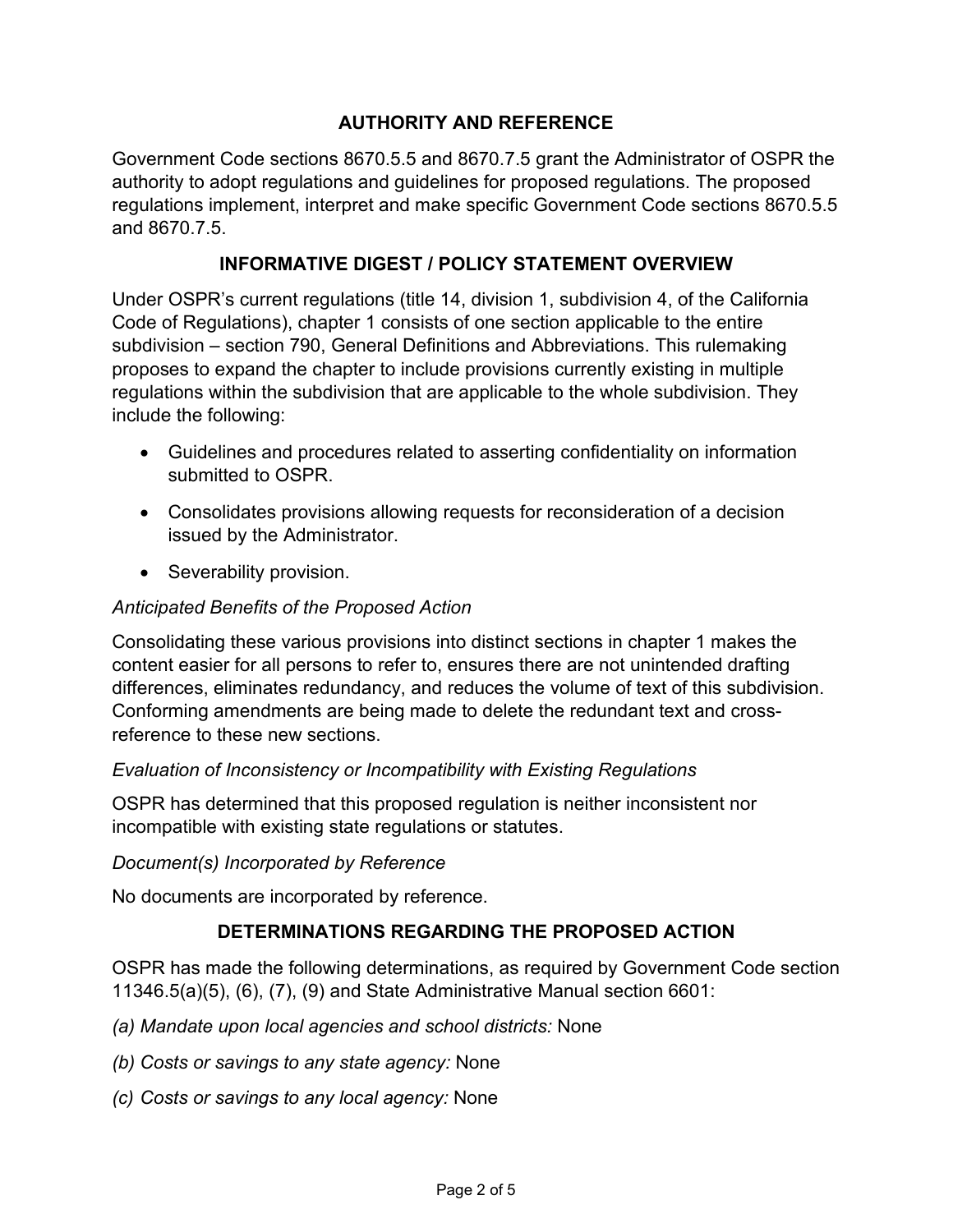- *(d) Costs or savings to any local agency or school districts which must be reimbursed in accordance with part 7, division 4 (commencing with section 17500) of the Government Code:* None
- *(e) Other non-discretionary costs or savings imposed upon local agencies:* None
- *(f) Costs or savings in federal funding to the state: None*
- *(g) Significant statewide adverse economic impact directly affecting business, including the ability of California businesses to compete with businesses in other states:* None. These regulations merely consolidate existing provisions into one location.
- *(h) Cost a representative private person or business would necessarily incur in reasonable compliance:* OSPR is not aware of any cost impacts that a representative private person or bisiness would necessarily incur in reasonable compliance with the proposed action.
- *(i) Significant effect on housing costs:* None

## **RESULTS OF THE ECONOMIC IMPACT ASSESSMENT**

Pursuant to Government Code sections 11346.2 and 11346.3, and State Administrative Manual section 6601, with regard to the proposed regulations, OSPR determines the following:

• *Whether this is a "major regulation", having an economic impact on businesses and individuals exceeding \$50,000,000 in any 12-month period between the date the regulation is estimated to be filed with the Secretary of the State through 12 months after the regulation is fully implemented.*

These are not considered "major regulations" because the economic impact assessment concludes that the impacts, summing both costs and benefits, will be negligible if any at all - considerably less than \$50 million dollars annually that would trigger major regulation status.

• *Effects of the regulation on the creation or elimination of jobs within the State of California.*

None

• *Effects of the regulation on the creation of new businesses or the elimination of existing businesses within the State of California.*

None

• *Effects of the regulation on the expansion of businesses currently doing business within the State of California.*

None. There is no cumulative impact to this rulemaking regarding severability, confidentiality, or reconsideration. These are existing provisions recast.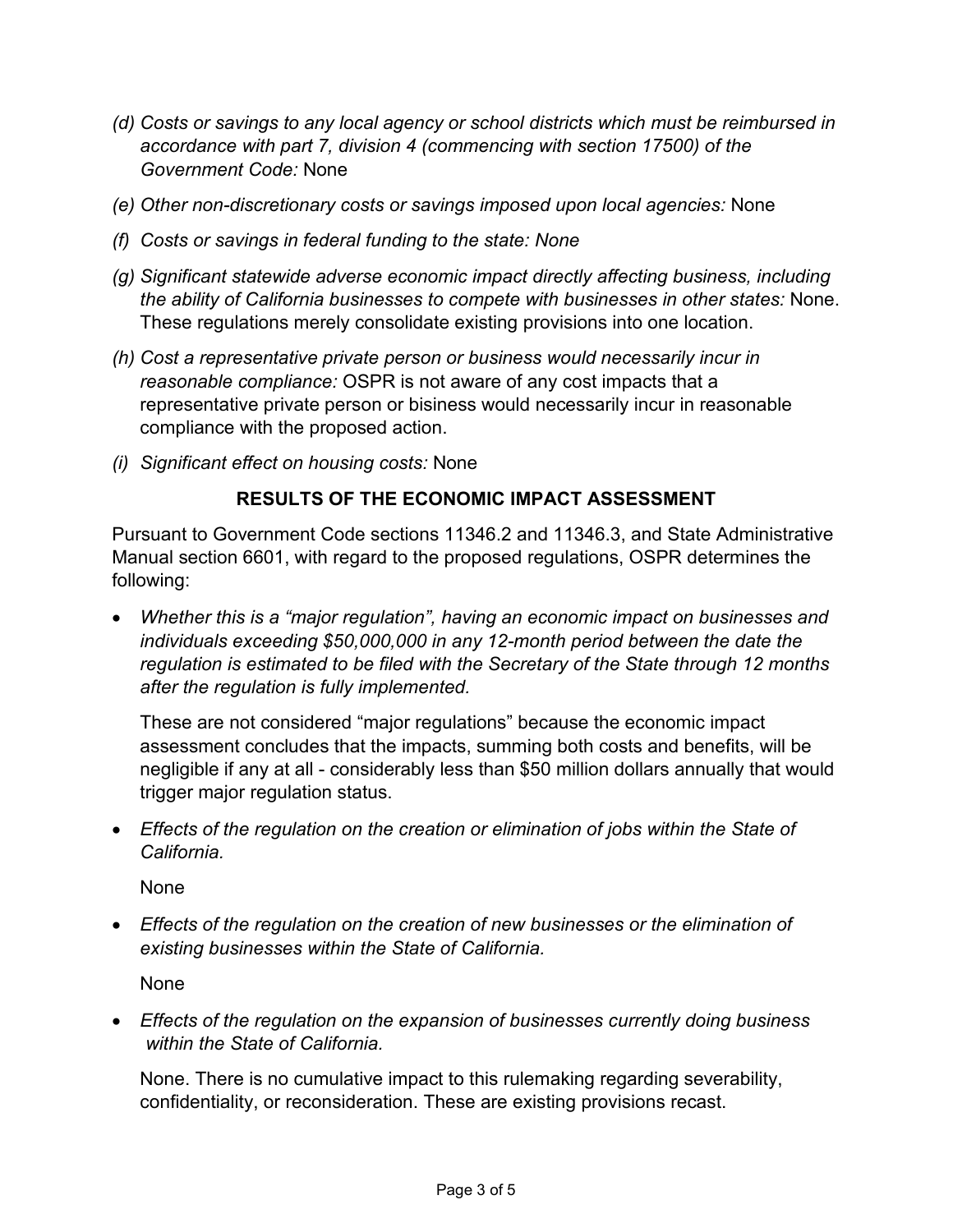• *Benefits of the regulation to the health and welfare of California residents, worker safety, and the State's environment.*

None. These are existing provisions recast.

• *Business Reporting Requirement*

None

• *Effect on small business* 

This regulatory action will not affect small business. These are existing provisions recast.

## **CONSIDERATION OF ALTERNATIVES**

In accordance with Government Code section 11346.5, subdivision (a)(13), OSPR has determined that no reasonable alternative it considered, or that has otherwise been identified and brought to the attention of OSPR, would be more effective in carrying out the purpose for which the action is proposed, or would be as effective and less burdensome to affected private persons than the proposed action, or would be more cost-effective to affected private persons and equally effective in implementing the statutory policy or other provision of law.

OSPR invites interested persons to present reasonable alternatives to the proposed regulations during the written comment period.

## **AVAILABILITY OF DOCUMENTS / OSPR CONTACT PERSON**

OSPR will have the entire rulemaking file available for inspection and copying at its office at the address below. As of the date this notice is published in the California Notice Register, the rulemaking file consists of this notice, the proposed text ("express terms") of the regulations, the Initial Statement of Reasons, the modified text of the regulations (if any), any documents incorporated by reference as identified in this notice, or other information upon which the rulemaking is based. Please direct inquiries concerning the regulatory process or requests for copies of the proposed text ("express terms") of the regulations, the Initial Statement of Reasons, the modified text of the regulations (if any), or other information upon which the rulemaking is based to the following: